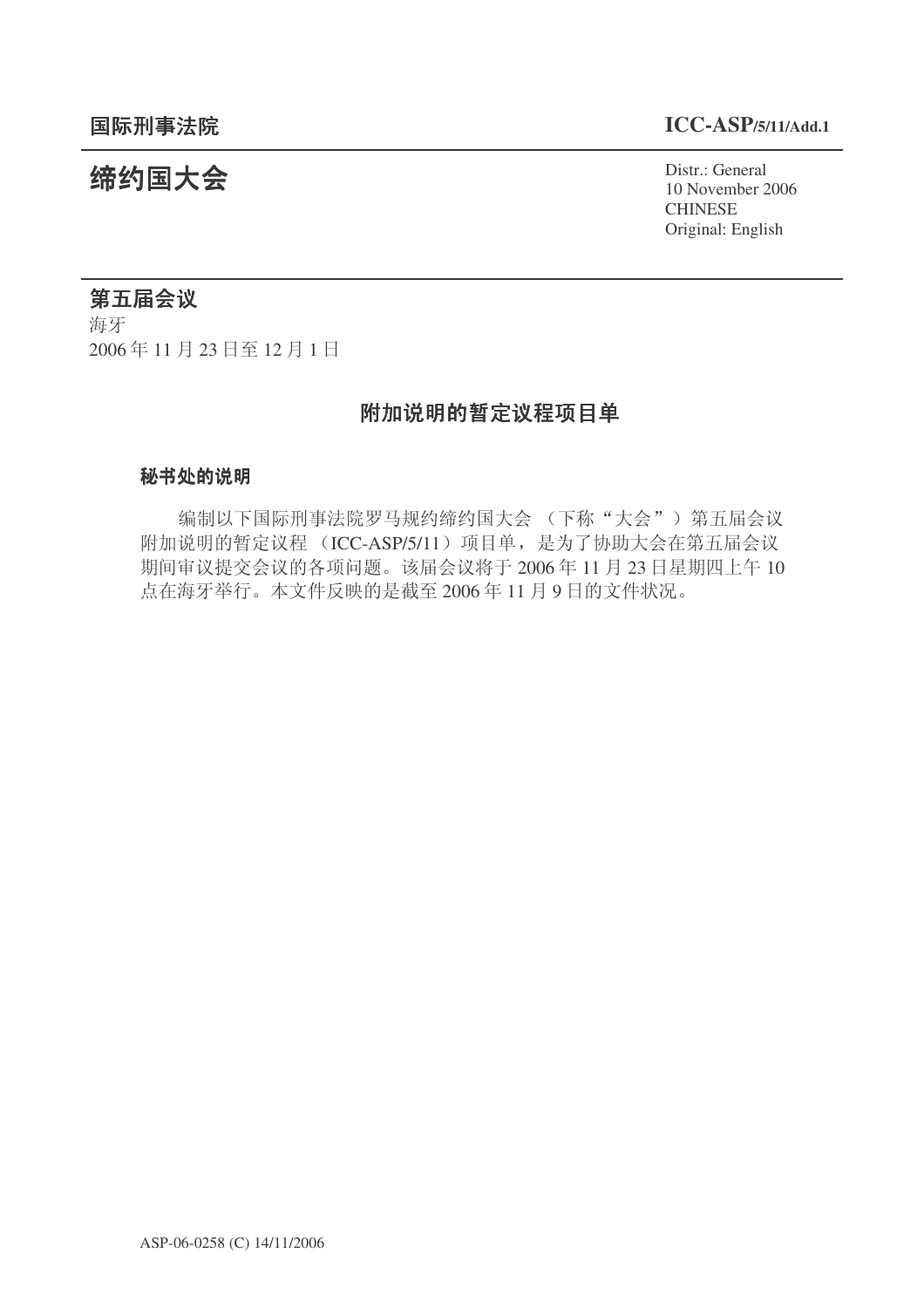# 附加说明的暂定议程项目单

#### 1. 主席宣布会议开幕

依照《罗马规约》第112 条第 6 款, 缔约国大会(下称"大会") 每年举 行一次常会。根据《缔约国大会议事规则》(下称《议事规则》)第 5 条,<sup>1</sup>大  $\Leftrightarrow$  在其 2005 年 12 月 3 日第四届会议的第四次会议上决定, 第五届会议于 2006 年 11 月至 12 月在海牙举行八天会议, 干 2007 年在纽约举行不少于三天的侵略 罪特别工作组会议 的复会。两次会议的具体时间均待大会主席团决定——。 <sup>2</sup> 在 2006年1月13日的一次会议上,主席团决定于 2006年11月23日至12月1日  $A^2 + B^2 + B^2 = 2007 + 1$  月 29 日至 31 日召开第五届会议的复会。

2004 年 9 月 9 日, 在其第三届会议的第五次会议上, 大会选举 Bruno Stagno Ugarte 先生(哥斯达黎加)为第四届至第六届会议的主席。<sup>3</sup>《议事规 则》第30条规定,主席应宣布本届会议每次全体会议的开始。

#### 2. 默祷或默念

根据《议事规则》第43条, 在第一次全体会议开幕后和最后一次全体会议 闭幕前, 主席应请各位代表默祷或默念一分钟。

#### 3. 通过议程

关于议程的《议事规则》第10至13 条和第18 至 22 条适用于各届常会。

根据《议事规则 》第 10 条和第 11 条, 第五届会议暂定议程 (ICC-ASP/5/11) 以及第五届会议复会的暂定议程 (ICC-ASP/5/24) 分别于 2006 年 9 月 4 日和 11 月 6 日发出。根据《议事规则》第 19 条, 议程需提交大会批准。

文件

暂定议程 (ICC-ASP/5/11)

<sup>&</sup>lt;sup>1</sup> 国际刑事法院罗马规约缔约国大会正式记录,第一届会议,2002年9月3日至10日,纽 约(联合国出版物, 销售编号 C.03.V.2 和更正文件), 第 II 部分, C。

<sup>2</sup> 䰙ߥџ⊩䰶㔫偀㾘㑺㓨㑺Ӯℷᓣ䆄ᔩˈಯሞӮ䆂ˈ*2005* ᑈ *11* ᳜ *28* ᮹㟇 *12* ᳜ *3*  $\overline{H}$ , 海牙(国际刑事法院出版物, ICC-ASP/4/32), 第 I 部分 B.17 部分, 第 40 段。

<sup>&</sup>lt;sup>3</sup>国际刑事法院罗马规约缔约国大会正式记录,第三届会议,2004 年9 月 6 日至 10 日,海  $\mathcal{F}$ (国际刑事法院出版物, ICC-ASP/3/25), 第 I 部分 B, 第 45 段。根据《议事规则》第 29 条, 当选主席仟期三年。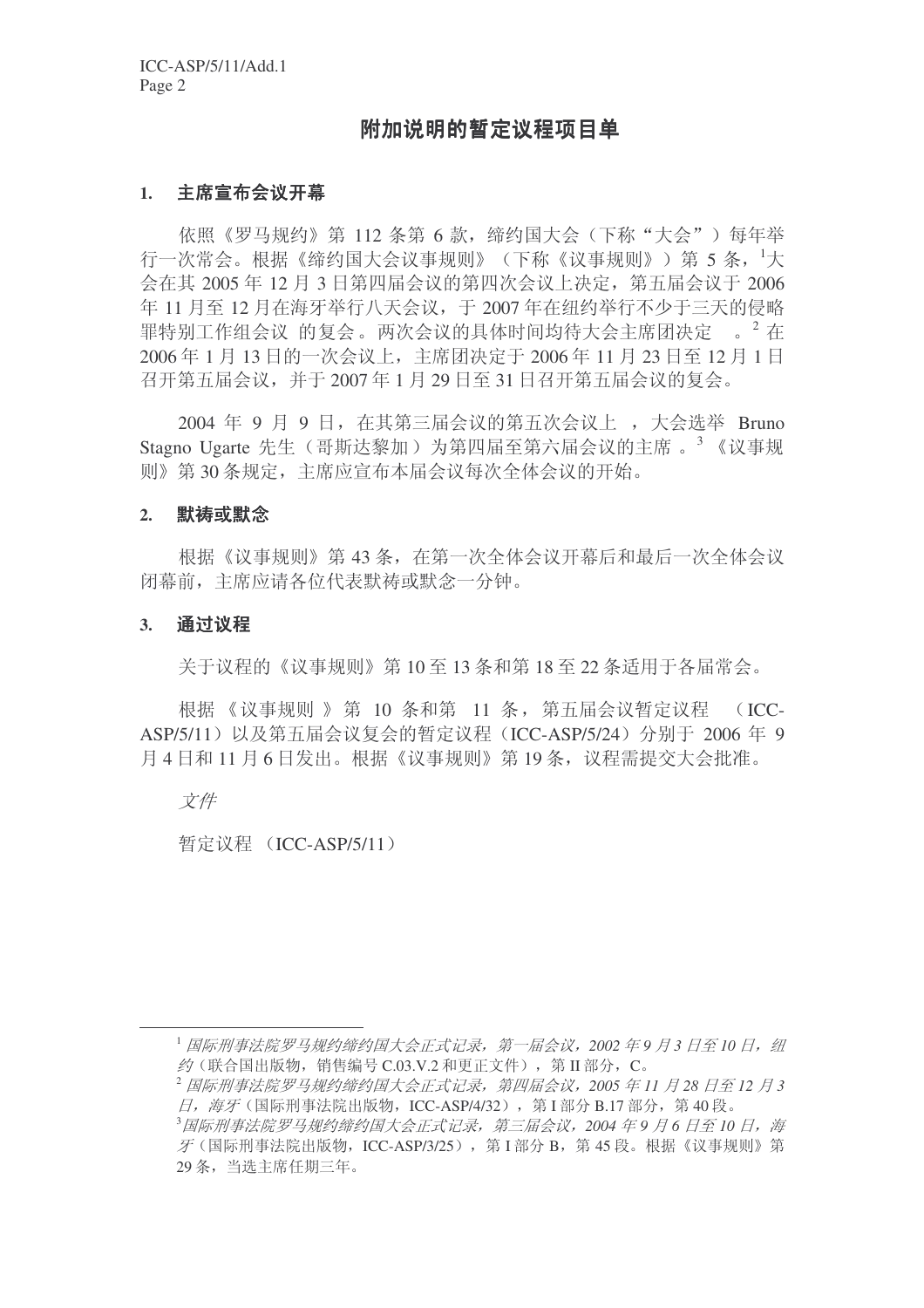## 4. 拖欠摊款的缔约国

依照《罗马规约》第 112 条第 8 款, "任何缔约国如果拖欠对本法院费用 的摊款, 其拖欠数额相当于或超过其以往整两年的应缴 摊款时, 将丧失在大会 和主席团的表决权。"

在其第四届会议上, 大会注意到主席团关于缔约国拖欠 摊款的报告<sup>4</sup> 和报 告中的建议, 并请主席团向缔约国大会第五届会议报告拖欠摊款的状况, 如果 必要包括如何促进及时、全额和无条件缴纳摊款和法院费用的预缴款措施的建 议。另外, 大会决定缔约国应将其要求免除适用《罗马规约》第 112 条第 8 款 的请求至少在预算和财务委员会(下称"委员会")会议召开前一个月提交给 大会秘书处, 以有利于委员会审议其请求, 并决定委员会应在大会就任何要求 免除执行《罗马规约》第 112 条第 8 款的请求做出决定之前向缔约国大会提出 建议。<sup>5</sup>

在其第六届会议上,委员会同意由主席责成三位委员会成员在第七届会议 前提前一至两天举行会议, 审议按照大会的决定适用豁免的问题。 这三位委员 会成员将举行非正式会议,并向整个委员会提出他们的结论。然后,委员会将 通过对大会的建议, 这项安排将于 2006 年开始实施, 然后接受委员会审 杳。6

### 文件

预算和财务委员会第六届会议工作报告(ICC-ASP/5/1) 预算和财务委员会第七届会议工作报告 (ICC-ASP/5/23 和 Add.1) 主席团关于缔约国拖欠摊款的报告(ICC-ASP/5/27)

### 5. 出席第五届会议的缔约国代表的证书

### (a) 任命证书委员会

### (b) 证书委员会的报告

《议事规则》第23至28条对代表权和证书做出了规定。根据第24条的规 定, 缔约国代表的全权证书和副代表 与顾问的名单应尽可能不迟于会议 开幕后 24 小时递交秘书处。全权证书应由国家元首或政府首脑或由外交部长或由获得 他们其中一人授权的人颁发。

 $4$  ICC-ASP/4/14.

<sup>&</sup>lt;sup>5</sup> 国际刑事法院罗马规约缔约国大会正式记录,第四届会议,2005年11月28日至12月3 日, 海牙(国际刑事法院出版物, ICC-ASP/4/32), 第 III 部分, ICC-ASP/4/Res.4 号决 议, 第40、43 和44 执行段落。

 $^6$  ICC-ASP/5/1,第15至16段。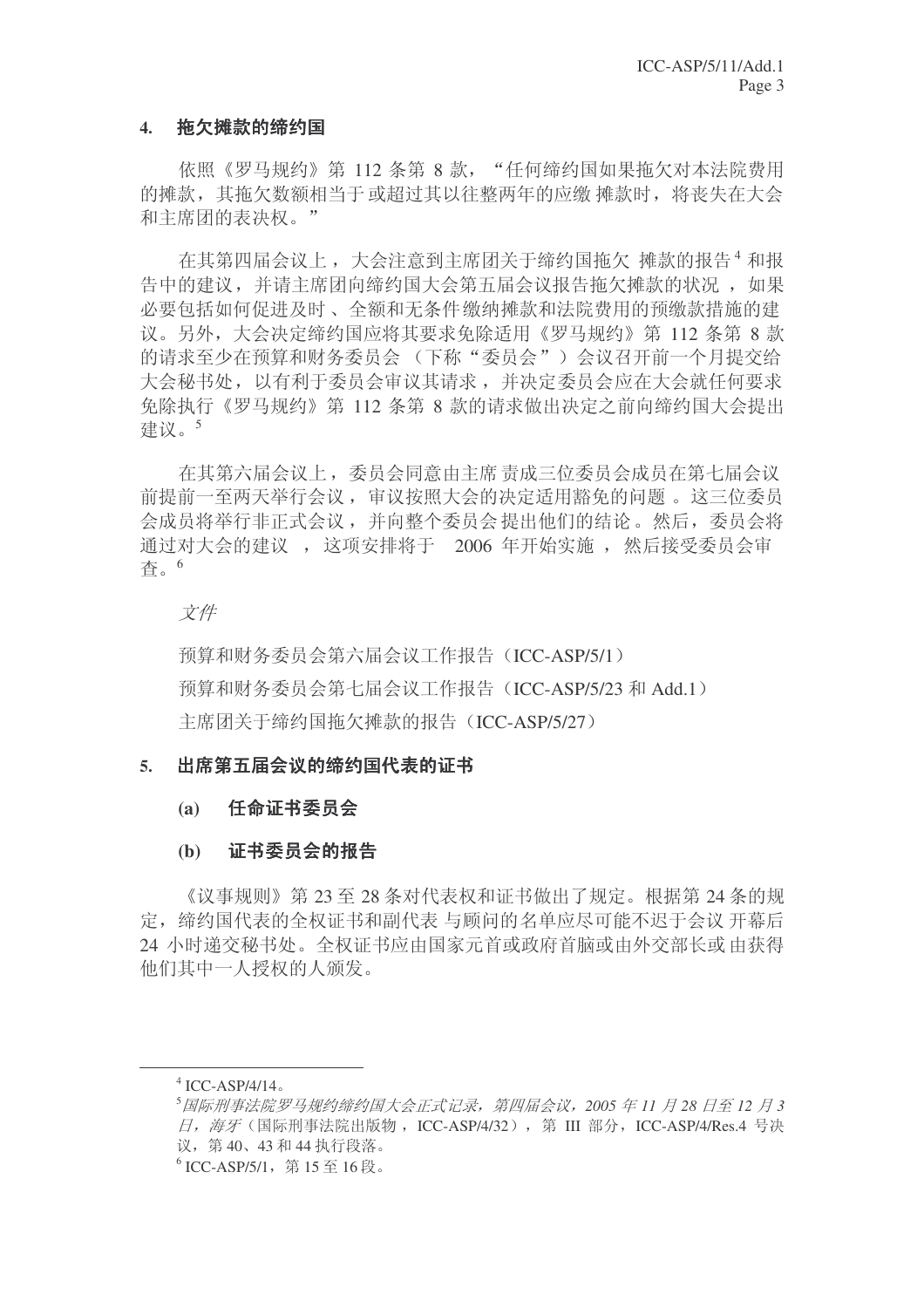根据第25条,每一届会议开始时应任命证书委员会。委员会应由大会根据 主席提议而任命的九名缔约国的代表组成。委员会应审查各缔约国代表 的全权 证书并尽快向大会做出报告。

## 6. 工作安排

大会在每届会议开始时将根据主席团的建议审议并通过工作计划。

### 7. 一般性辩论

没有文件

# 8. 选举被害人信托基金理事会成员

大会根据其 ICC-ASP/1/Res.6 号决议设立了援助法院管辖权内的犯罪的被害 人及其家属的信托基金,并为援助被害人的信托基金设立了理事会。

理事会成员提名和选举的有关决议是 2002 年 9 月 9 日的 ICC-ASP/1/Res.6 号决议和 ICC-ASP/1/Res.7 号决议。根据后一个决议, 缔约国应在大会主席团确 定的提名期内提名候选人。另外,提名期前或后提名的人选将不予考虑。在这 方面, 主席团确定的提名期为自 2006 年 6 月 5 日至 2006 年 8 月 27 日的 12 周。根据 ICC-ASP/1/Res.5 号决议, 大会主席将提名期延长了四次。第四次的延 长将于 2006年11月19日结束。

ICC-ASP/1/Res.6 号决议的附件规定, 理事会由五名成员组成, 成员经选举 产生, 任期三年, 可以连选连任一次。成员以个人身份无偿服务。附件还规定 大会应在公平地域分配的基础上 选举国籍不同的理事会成员, 并考虑到必须确 保男女成员数目的公平分配, 世界各主要法系都有公平代表权。 理事会成员须 品格高尚、清正廉明, 具有协助严重犯罪被害人的能力。

此外, ICC-ASP/1/Res.7 号决议规定, 理事会的席位分配如下:

- 非洲国家, 一席:
- 亚洲国家, 一席:
- 东欧国家, 一席:
- 拉丁美洲和加勒比国家集团, 一席:
- 西欧和其他国家, 一席。

# 9. 关于主席团活动的报告

依照《罗马规约》第112 条第 2 款第 3 项, 大会将审议主席团的活动和报 告,并就此采取适当的行动。

文件

主席团关于批准和执行 《罗马规约 》及参加缔约国大会的报告 (ICC- $ASP/5/26)$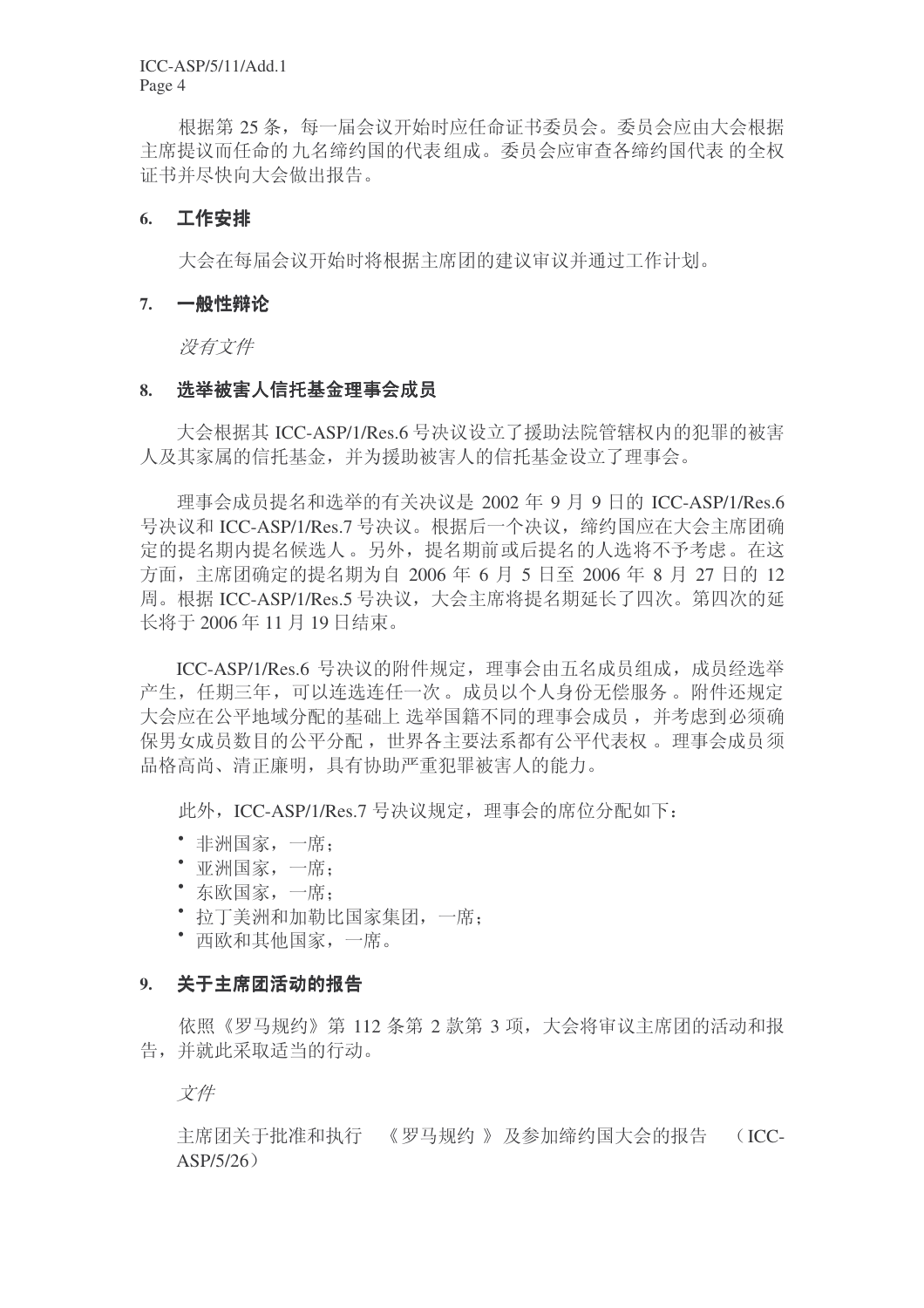# 10. 关于法院活动的报告

依照《罗马规约》第112 条第 2 款第 2 项, 大会应向院长会议、检察官和 书记官长提供关于本法院行政工作的管理监督。依照《罗马规约》第 112 条第 5 款, 法院院长、检察官和书记官长或其代表可以参加大会的会议。根据《议 事规则》第34条的规定,他们可以就审议中的任何问题做出口头或书面发言和 提供资料。法院院长将据此提交关于自前次大会会议以来法院活动的报告。

文件

关于法院活动的报告 (ICC-ASP/5/15)

# 11. 审议和通过第五个财政年度预算

依照《罗马规约》第 112 条第 2 款第 4 项, 大会将审议和决定法院的预 算。

《法院财务条例和细则》条例 3 规定, 书记官长应为每一个财政期间编制 提议的方案预算,并将其提交缔约国及预算和财务委员会审议。 预算和财务委 员会应向大会提出相关建议。

在其第三届会议上, 大会赞同了预算和财务委员会的建议, 即法院应在其 今后的执行情况的报告中包括财务执行情况的数据以及所取得的成果,而不是 产出。这一信息每年应通过委员会在方案预算草案中或在单独的关于执行情况 的报告中提交给大会。7

文件

向缔约国大会提交的关于被害人信托基金理事会  $2005 \n 45 \times 8 \n 16$  日至  $2006$ 年 6 月 30 日的活动和项目的报告 (ICC-ASP/5/8)

提议的国际刑事法院 2007 年方案预算 (ICC-ASP/5/9 和 Corr.2)

关于截至 2006 年 8 月 31 日国际刑事法院预算执行情况的报告  $(ICC-ASP/5/13)$ 

关于更改法院财务年度的报告(ICC-ASP/5/22)

预算和财务委员会第七届会议工作报告 (ICC-ASP/5/23 和 Add.1)

向缔约国大会提交的关于确保被告人有足够辩护律师的办法的报告 (ICC-ASP/3/16) – 对附件 2 的更新: 国际刑事法院法律援助计划的详细支付情  $\mathcal{F}\!$ . (ICC-ASP/5/INF.1)

<sup>&</sup>lt;sup>7</sup>国际刑事法院罗马规约缔约国大会正式记录, 第三届会议, 2004 年9 月 6 日至 10 日, 海  $\mathcal F$  (国际刑事法院出版物, ICC-ASP/3/25), 第 II 部分 A.8(b), 第 50 段, 及第 II 部分  $A.1.$  第4段。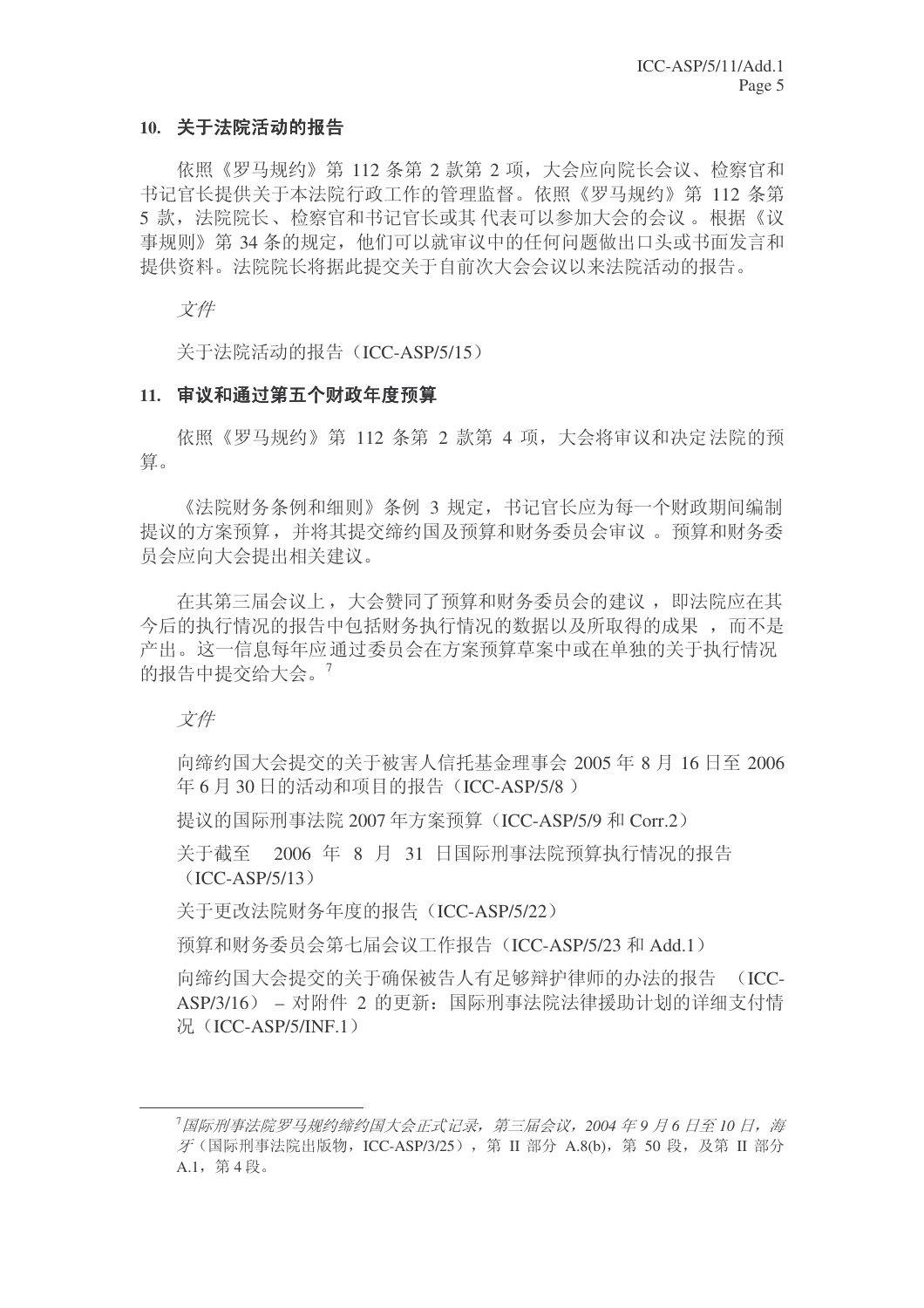ICC-ASP/5/11/Add.1 Page 6

#### 12. 审议审计报告

#### (a) 外聘审计员

《财务条例和细则》条例 12 规定, 大会应任命一名审计人, 依照公认共同 审计标准, 依照缔约国大会的特别指示并依照《财务条例和细则》附件所载的 补充任务规定进行审计。大会在 2003 年 4 月 22 日第一届会议第 11 次会议上获 悉, 主席团根据大会的授权<sup>8</sup>已任命大不列颠及北爱尔兰联合王国国家审计署为 法院的审计人, 任期四年。9

根据条例 12.7, 审计人应对有关财务期间账目的财务报表和有关附表做出 审计报告。根据条例 12.8 和 12.9, 审计报告在提交给大会之前需由书记官长及 预算和财务委员会审查。大会对预算和财务委员会转交给它的财务报表 和审计 报告讲行审议和批准。

文件

2005年1月1日至12月31日期间的财务报表 (ICC-ASP/5/2)

被害人信托基金 2005 年 1 月 1 日至 12 月 31 日期间的财务报表 (ICC- $ASP/5/3)$ 

预算和财务委员会第七届会议工作报告 (ICC-ASP/5/23 和 Add.1)

#### (b) 内部审计办公室的报告

在其第二届会议上, 大会赞同预算和财务委员会的建议, 即内部审计员应 能独立地决定其年度工作计划, 包括委员会提出的任何问题, 而且内部审计员 每年应通过委员会向大会提交关于其办公室活动的报告。10

#### 文件

内部审计办公室的报告 (ICC-ASP/5/5)

预算和财务委员会第七届会议工作报告 (ICC-ASP/5/23 和 Add.1)

#### 13. 任命外聘审计员

《财务条例和细则》条例 12 规定, 大会应任命一名审计人, 依照公认共同 审计标准, 依照缔约国大会的特别指示并依照 《财务条例和细则》附件所载的

<sup>&</sup>lt;sup>8</sup> 国际刑事法院罗马规约缔约国大会正式记录,第一届会议,2002年9月3日至10日,纽 约(联合国出版物, 销售编号  $C.03.V.2$  和更正文件), 第 $I$ 部分第29段。

<sup>9</sup> 国际刑事法院罗马规约缔约国大会正式记录, 第一届会议(第一和第二届复会), 2003 年2 月3 日至7 日和4 月21 日至23 日, 纽约 (联合国出版物, ICC-ASP/1/3/Add.1), 第 I 部分, 第40段。

<sup>&</sup>lt;sup>10</sup> 国际刑事法院罗马规约缔约国大会正式记录,第二届会议,2003 年 9 月 8 日至 12 日, 纽约 (联合国出版物, 销售编号 C.03.V.13), 第Ⅱ部分 A.1, 第1段和第Ⅱ部分 A.6, 第 29段。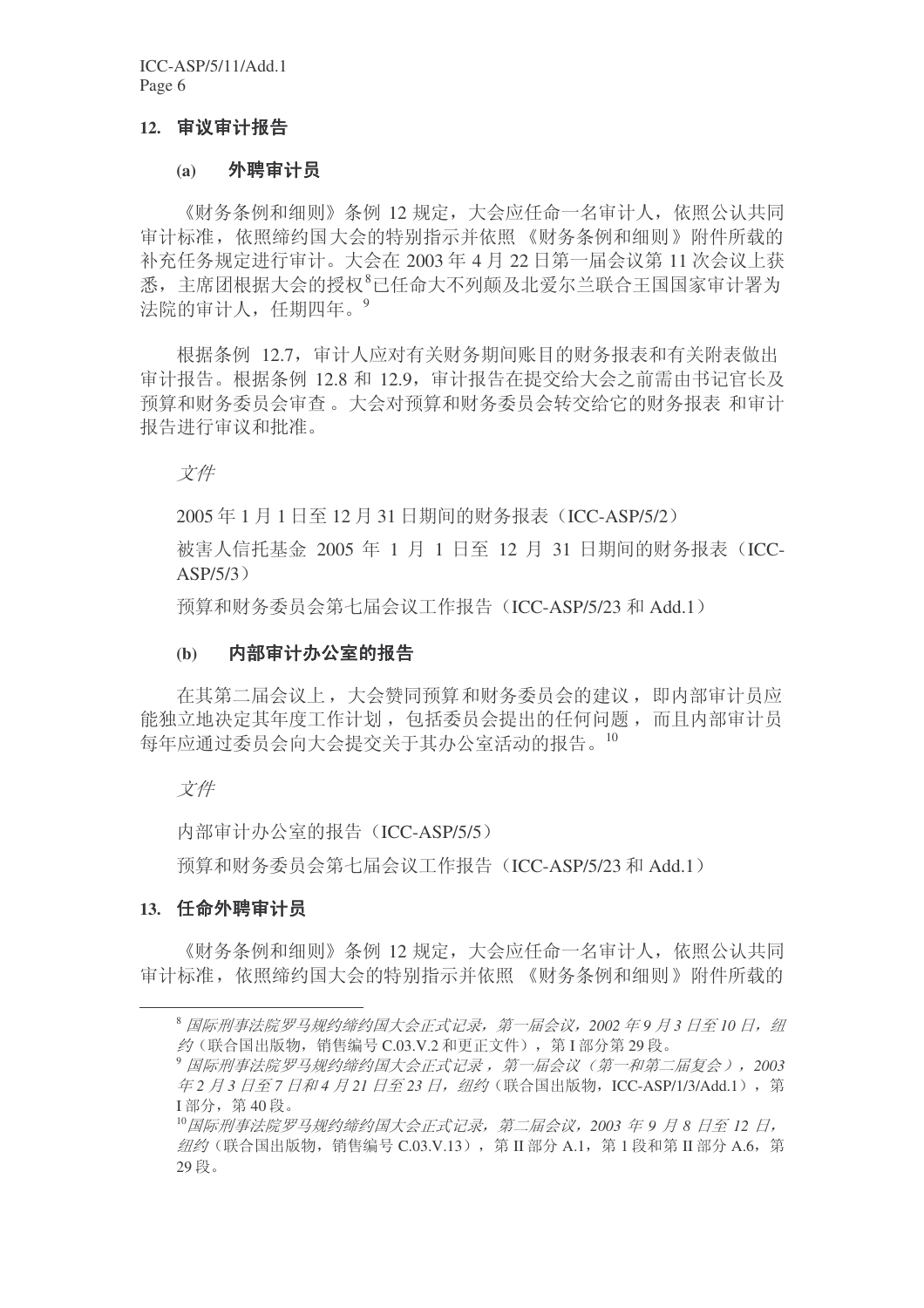补充任务规定进行审计。大会在 2003 年 4 月 22 日第一届会议第 11 次会议上获  $\mathbb K$ , 主席团根据大会的授权  $^{11}$  已任命大不列颠及北爱尔兰联合王国国家审计署 为法院的审计人, 任期四年。12

在其第四届会议上, 根据主席团的请求, 大会初步审议了为 2007-2010 四 年度任命外聘审计员的问题。大会获悉,根据现在的任用条款,外聘审计员将 审计四个财务期间 (2002-2003年、2004年、2005年和2006年)。因此, 第二 个四年度的外聘审计员将审计 2007-2010 年的财务期间。

在同一届会议上,大会注意到,它可以选择在缔约国中进行招标,或表示 原则上倾向于在第二个四年期间继续任用现在的外聘审计员 。 大会表示赞同后 者,并决定在其第五届会议暂定议程中 包括一个题为"任命外聘审计员"的议 程项目,而且要求法院通过预算和财务委员会在第五届会议之前向大会提交一 份关于继续任用的条款和条件的报告。13

文件

关于重新任命外聘审计员的报告 (ICC-ASP/5/4)

预算和财务委员会第七届会议工作报告 (ICC-ASP/5/23 和 Add.1)

# 14. 关于被害人信托基金理事会的报告

大会根据其 ICC-ASP/1/Res.6 号决议建立了援助法院管辖权内的犯罪的被害 人及其家属的信托基金,以及援助被害人的信托基金理事会。

大会在 2003 年 9 月 12 日举行的第二届会议的第五次会议上, 选举了理事 会的五位成员。他们的任期于当选之日开始。根据建立信托基金的决议第 11 段, 理事会应就基金的活动和项目向大会提出年度报告。

文件

向缔约国大会提交的关于被害人信托基金理事会  $2005 \n 458$  月 16 日至 2006 年 6 月 30 日的活动和项目的报告 (ICC-ASP/5/8)

预算和财务委员会第七届会议工作报告 (ICC-ASP/5/23 和 Add.1)

<sup>11</sup> 国际刑事法院罗马规约缔约国大会正式记录, 第一届会议, 2002 年9 月 3 日至 10 日,  $\mathscr{A}\mathscr{B}$  (联合国出版物, 销售编号  $C.03.V.2$  和更正文件), 第Ⅰ部分, 第29段。

<sup>12</sup> 国际刑事法院罗马规约缔约国大会正式记录, 第一届会议(第一和第二届复会), 2003 车2 月3 日至7 日和4 月21 日至23 日, 纽约 (联合国出版物, ICC-ASP/1/3/Add.1), 第 I 部分, 第40段。

<sup>&</sup>lt;sup>13</sup> 国际刑事法院罗马规约缔约国大会正式记录,第四届会议, 2005 年11 月 28 日至 12 月 3  $\Box$ , 海牙(国际刑事法院出版物, ICC-ASP/4/32), 第 II 部分 B.3(g), 第 44 和 45 段。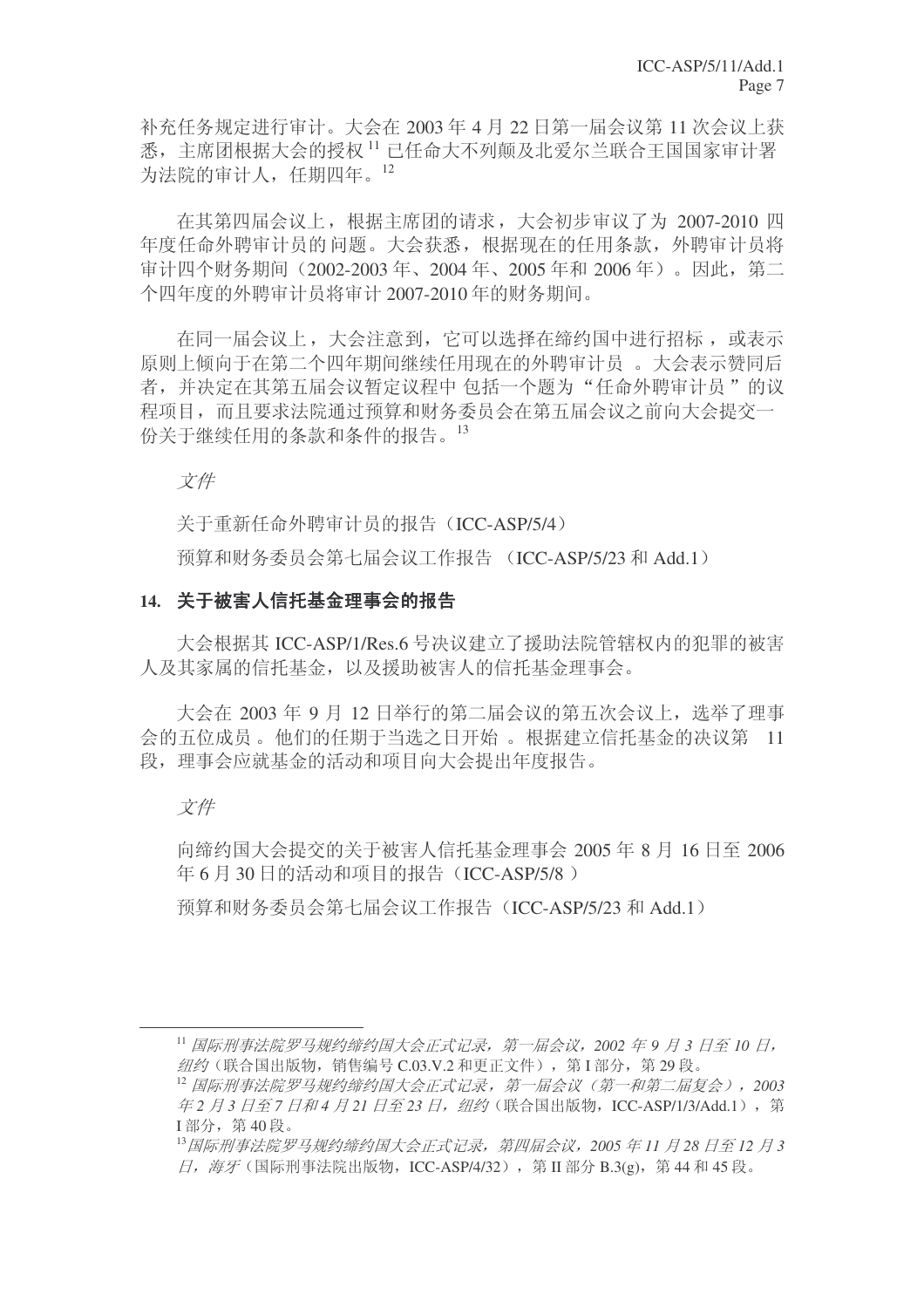#### 15. 侵略罪特别工作组的报告

根据其 ICC-ASP/1/Res.1 号决议, 大会决定建立侵略罪特别工作组, 以同样 的条件向所有联合国成员国和专门机构或国际原子能机构的成员开放,目的是 认真研究关于侵略罪条款的建议, 以提交大会在审查大会上审议, 以期达成一 个可接受的关于侵略罪的条款, 依照《规约》的有关条款纳入《规约》中。大 会讲一步决定, 这个特别工作组在大会举行正常届会期间或大会认为适当和可 行的其他任何时间举行会议。

大会在其 2003年2月7日举行的第一届会议复会的第八次会议上决定, 除 其他外, 在主席团一项建议的基础上, 这个特别工作组在大会举行年度届会期 间召开会议, 从 2003 年大会第二届会议开始。大会还决定大会的两次到三次会 议应该分配给特别工作组,而且如必要每年应该重复这一做法。

在 2005 年其第四届会议上, 大会决定, 除其他外, 在 2006 至 2008 年期 间, 在纽约召开的复会会议期间应为特别工作组至少分配专门的 10 天时间, 以 及必要时应举行休会期间会议。14 大会还决定于 2007 年在纽约举行侵略罪特别 工作组不少于三天的第五届会议的复会。主席团于 2006 年 1 月 13 日的一次会 议上决定了具体日期, 以及于 2007年 1月 29 日至 31 日在纽约联合国总部举行 第五届会议的复会。15

工作组休会期间的一次非正式会议于 2006 年 6 月 8 日至 11 日在美国新泽 西州普林斯顿举行。

文件

秘书处的说明 (ICC-ASP/5/SWGCA/INF.1)

#### 16. 法官养恤金计划条例对预算的长期影响

大会在其第三届会议上, 以 ICC-ASP/3/Res.3 号决议(附件的附录 2) 通过 了法官养恤金计划条例, 其根据主要是该计划应是非缴款性的, 并应该直接由 法院的预算提供资金。在同一届会议上,大会还要求预算和财务委员会 审议法 官养恤金计划条例对预算的长期影响,并就此向缔约国大会第四届会议做出报 告,以便确保可以安排活当的预算款项。16

<sup>&</sup>lt;sup>14</sup> 国际刑事法院罗马规约缔约国大会正式记录, 第四届会议, 2005 年 11 月 28 日至 12 月 3 日, 海牙(国际刑事法院出版物, ICC-ASP/4/32), 第 III 部分, ICC-ASP/4/Res.4 号决 议, 第37段。

<sup>15</sup> 同上, 第53段。

<sup>16</sup> 国际刑事法院罗马规约缔约国大会正式记录, 第三届会议, 2004 年 9 月 6 日至 10 日, 海牙(国际刑事法院出版物, ICC-ASP/3/25), 第 III 部分, ICC-ASP/3/Res.3 号决议, 第 22 和 25 段。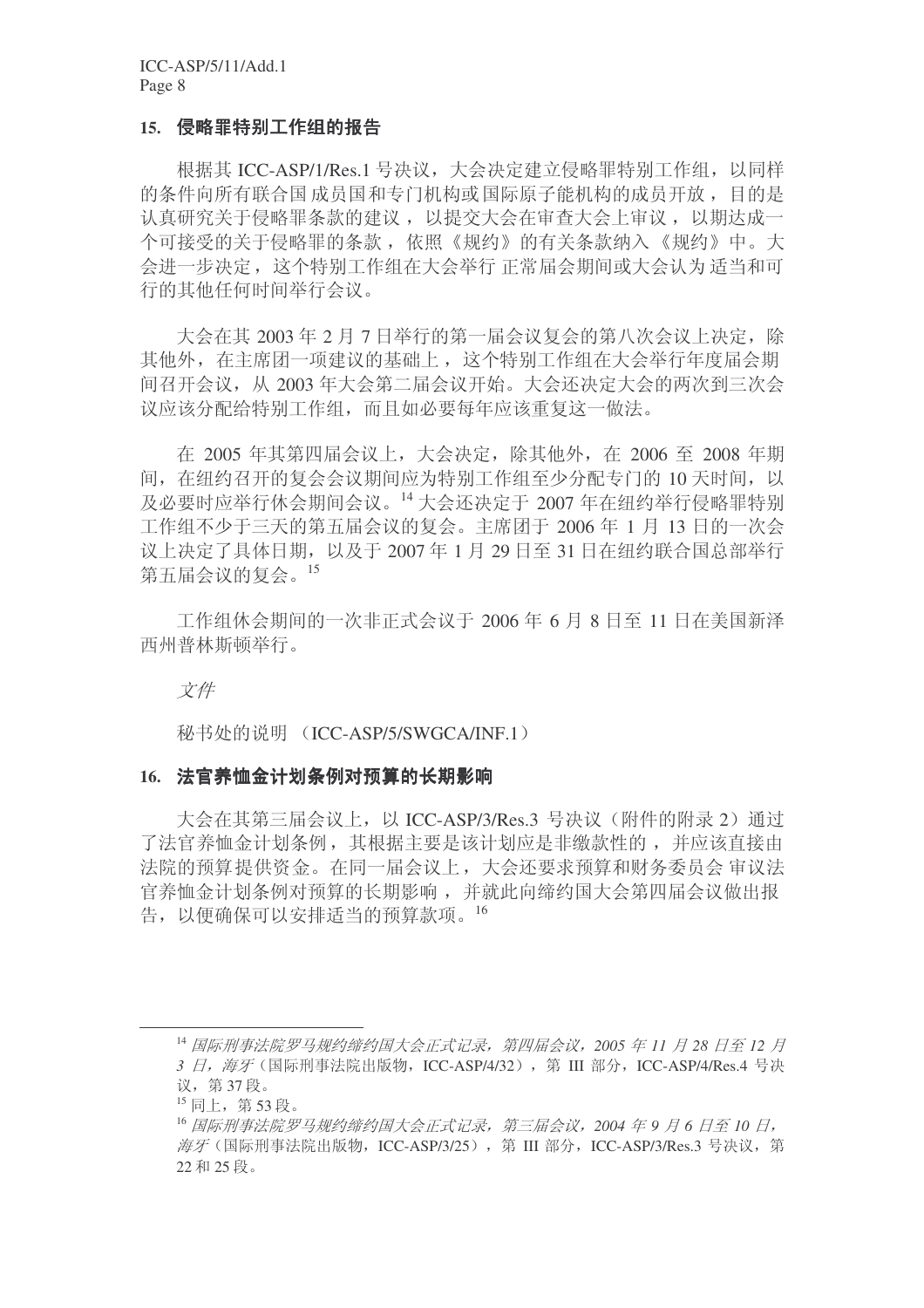在其第四届会议上,大会根据预算和财务委员会第五届会议工作报告第90-99 段17, 同意预算和财务委员会的建议, 即应以累积的方法向法官养恤金计划 供资, 以及应由外部对养恤金进行管理。大会还要求法院就最具成本效益的基 金管理备选方案向预算和财务委员会做出报告, 其中包括通过联合国合办工作 人员养恤基金来管理上述基金的备选方案。 大会还认为, 适用于目前在职法官 的条件应当暂时适用于 2006 年选出的法官, 并讲一步决定将适用于法官的养恤 基金条件问题交预算和财务委员会审议并做出报告 -- 主要要考虑到话用干其 他国际法院法官的养恤金制度 ——以便为大会提供工具就适用于国际刑事法院 法官的养恤金条件做出有根据的决定。大会还要求预算和财务委员会进一步审 议这一问题, 即在决定法院应付养恤金时, 是否应当考虑业已存在的 应支付给 已在其他国际法庭和组织提供了服务的法官个人的养恤金 --同时也研究这些 法庭和组织本身在这一问题上的做法 ——并在大会第五届会议之前向缔约国报 告其研究结果。最后, 在同一届会议上, 大会决定将 2005 年预算中未使用的总 额为 800 万欧元的资金用于 2003 年至 2006 年 12 月 31 日的累积养恤金债务估 计费用。<sup>18</sup>

文件

关于法官和选任官员服务条件和待遇的 建议 (ICC-ASP/3/12, 附件 I, 附 录 2)

**国际刑事法院罗马规约缔约国大会正式记录, 第三届会议, 2004 年 9 月 6**  $\exists$ 至 10 日, 海牙(国际刑事法院出版物, ICC-ASP/3/25), 第 III 部分, ICC-ASP/3/Res.3 号决议, 附件。

**国际刑事法院罗马规约缔约国大会正式记录, 第四届会议, 2005 年 11 月** 28 日至 12 月 3 日, 海牙 (国际刑事法院出版物, ICC-ASP/4/32), 第 Ⅱ 部 分 B.3(a), 第 38 段和第 III 部分, ICC-ASP/4/Res.9 号决议。

预算和财务委员会第六届会议工作报告 (ICC-ASP/5/1)

关于为法官养恤金计划进行采购招标的报告(ICC-ASP/5/18)

书记官长关于适用于其他国际法庭法官的养恤金计划的报告 (ICC-ASP  $/5/19)$ 

预算和财务委员会第七届会议工作报告 (ICC-ASP/5/23 和 Add.1)

### 17. 检察官和副检察官的服务条件和待遇

《罗马规约》第49条规定,法官、检察官、副检察官、书记官长、副书记 官长领取缔约国大会所确定的薪金、津贴和费用。

在其第三届会议上, 大会注意到 ICC-ASP/3/12 号文件附件 II 中关于检察官 和副检察官服务条件和待遇的建议, 并且在重申 ICC-ASP/1/Decision 3 号决定

<sup>&</sup>lt;sup>17</sup> 国际刑事法院罗马规约缔约国大会正式记录, 第四届会议, 2005 年11 月 28 日至 12 月 3  $\Box$ , 海牙(国际刑事法院出版物, ICC-ASP/4/32), 第 II 部分 B.6(b), 第 90 至 99 段。  $^{18}$  同上, 第 II 部分 B.3(a), 第 38 段和第 III 部分, ICC-ASP/4/Res. 9 号决议, 第 7 段。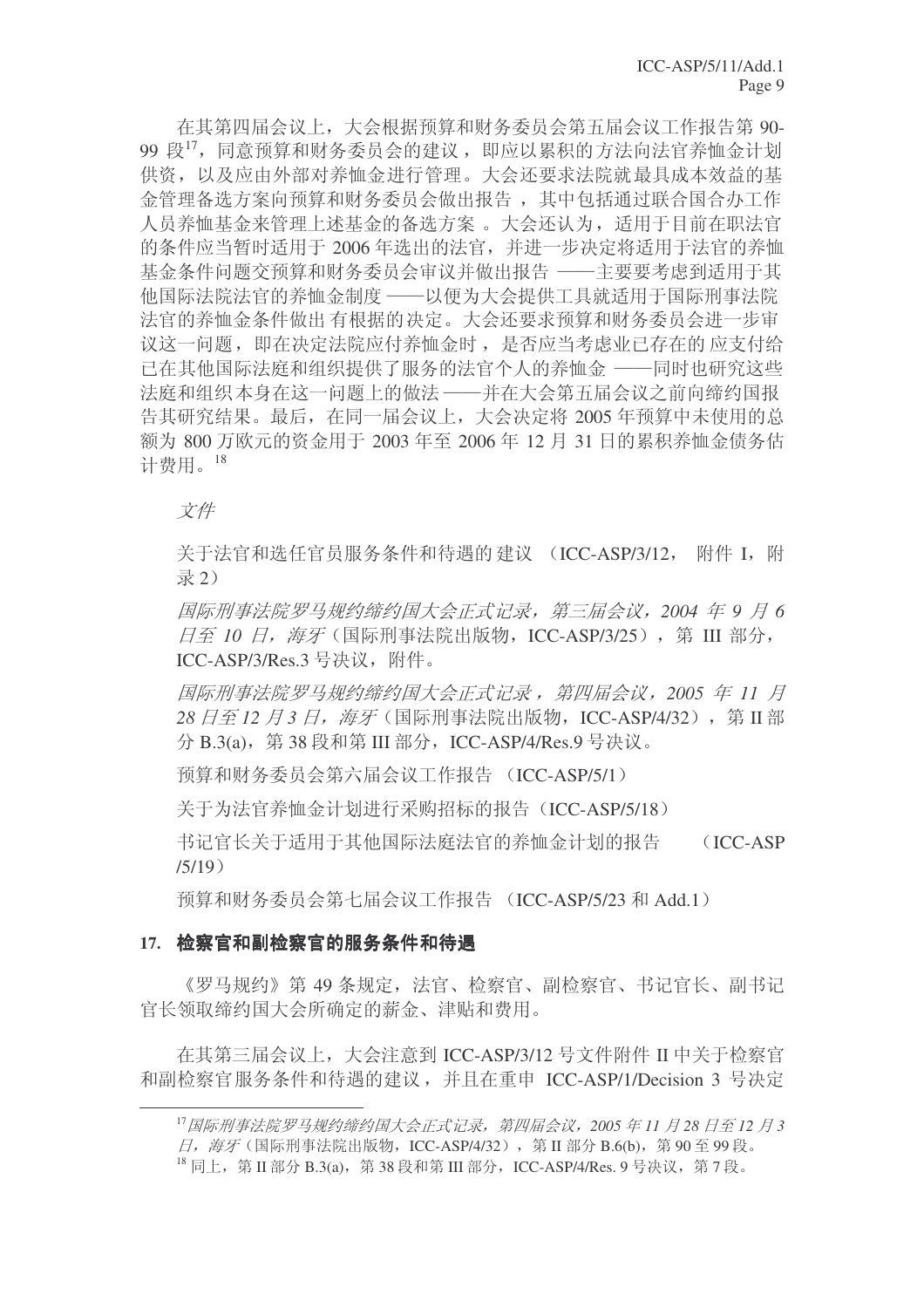ICC-ASP/5/11/Add.1 Page 10

关于国际刑事法院参加联合国合办工作人员养恤基金的规定的同时, 要求预算 和财务委员会审议上述建议以及 任何其他的话当选择, 并就此向缔约国大会第 四届会议报告。19

在其第四届会议上, 大会再次注意到载于上述文件中的检察官办公室关于 这一议题的报告,以及预算和财务委员会要求法院在其下届会议上就此提出报 告的请求, 包括某些附估算费用的选择方案, 并要求委员会就此向缔约国大会 第五届会议做出报告。20

文件

关于法官和选任官员服务条件和待遇的建议(ICC-ASP/3/12, 附件 II)

**国际刑事法院罗马规约缔约国大会正式记录, 第三届会议, 2004 年 9 月 6**  $\overline{H}$ 至 10  $\overline{H}$ , 海牙 (国际刑事法院出版物, ICC-ASP/3/25), 第 III 部分, ICC-ASP/3/Res.3 号决议

**国际刑事法院罗马规约缔约国大会正式记录, 第四届会议, 2005 年 11 月** 28 *日至12 月3 日, 海牙* (国际刑事法院出版物, ICC-ASP/4/32), 第Ⅱ部  $\hat{B}$  B.6(b)

根据 ICC-ASP/3/Res.3 号决议第 26 段提交的关于检察官和副检察官的服务 条件和待遇的报告 (ICC-ASP/4/11)

预算和财务委员会第六届会议工作报告 (ICC-ASP/5/1)

关于检察官和副检察官服务条件和待遇的报告 (ICC-ASP/5/20)

关于检察官和副检察官服务条件和待遇: 养恤金的财务费用的报告 (ICC- $ASP/5/21)$ 

预算和财务委员会第七届会议工作报告 (ICC-ASP/5/23 和 Add.1)

#### 18. 法院办公楼

#### (a) 永久办公楼

在其第四届会议上,大会主要强调法院 是一个永久的司法机构,有鉴于 此,需要有功能性永久办公楼,使法院能有效地履行其职责:认识到,根据目 前掌握的信息, 在 Alexanderkazerne 这一地点建造专门设计的办公楼或许是在 规模、功能性和安全方面能满足一个永久法院 要求的最灵活的解决办法; 欢迎

<sup>&</sup>lt;sup>19</sup> 国际刑事法院罗马规约缔约国大会正式记录, 第三届会议, 2004 年 9 月 6 日至 10 日, 海牙(国际刑事法院出版物, ICC-ASP/3/25), 第 III 部分, ICC-ASP/3/Res.3 号决议, 第 26 执行段落。

<sup>&</sup>lt;sup>20</sup> 国际刑事法院罗马规约缔约国大会正式记录, 第四届会议, 2005 年 11 月 28 日至 12 月 3 日, 海牙(国际刑事法院出版物, ICC-ASP/4/32), 第 Ⅲ 部分, ICC-ASP/4/Res.4 号决 议, 第34 段和第 II 部分第 39 段。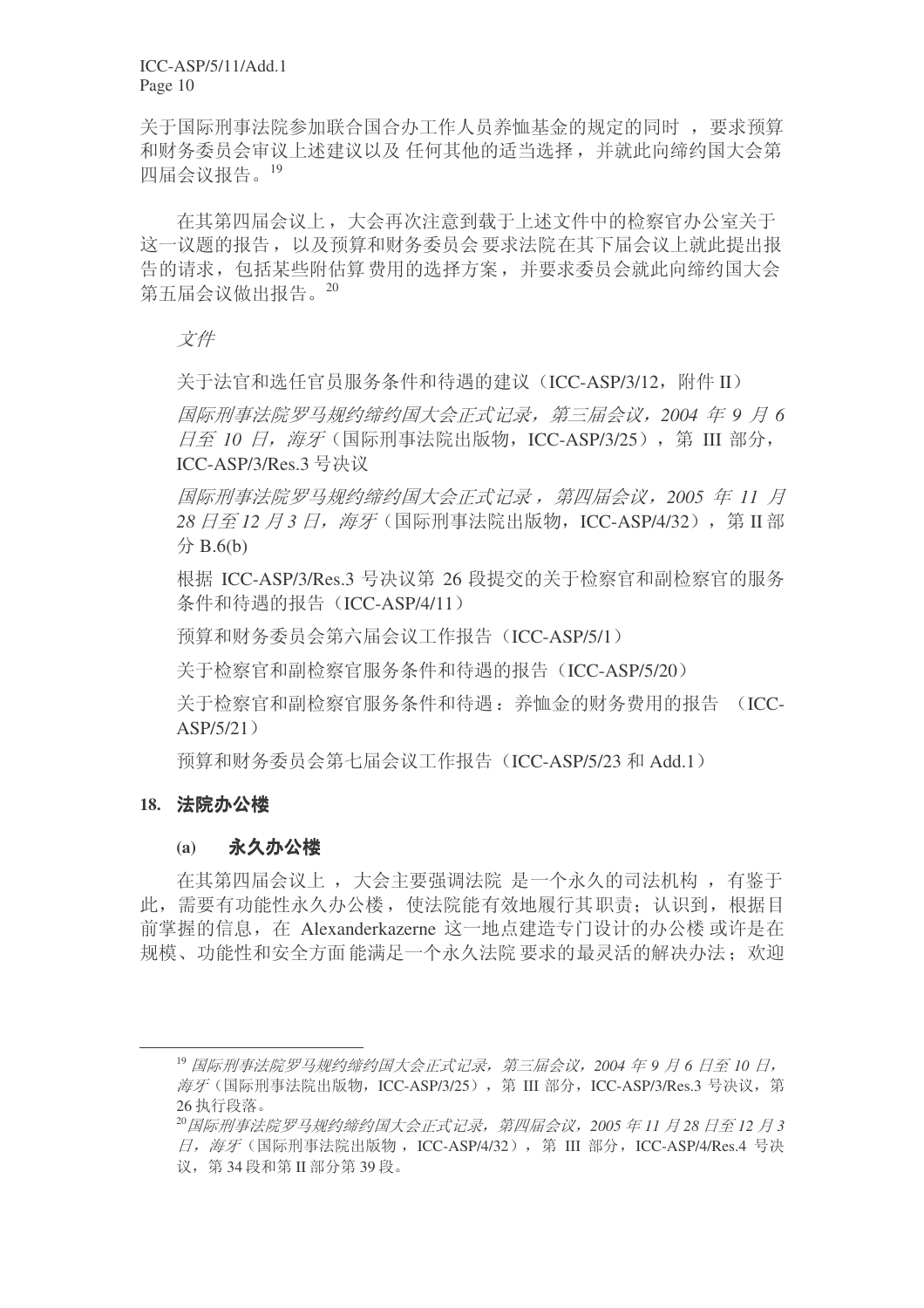东道国的代表所做的增加财务支持的表示21; 请法院在大会下届会议 之前提早 完成基人员配置预估和战略规划,并就永久办公楼的详细要求 继续进行进一步 的准备和规划工作; 并建议大会主席团及预算和财务委员会继续考虑这一问 题,并就法院永久办公楼问题向缔约国大会第五届会议做出报告。22

# 文件

**国际刑事法院罗马规约缔约国大会正式记录, 第四届会议, 2005 年 11 月** 28 *日至12 月3 日,海牙*(国际刑事法院出版物, ICC-ASP/4/32), 附件 Ⅱ 预算和财务委员会第六届会议工作报告 (ICC-ASP/5/1)

关于法院规模模型的报告 (ICC-ASP/5/10)

国际刑事法院战略计划 (ICC-ASP/5/6)

关于国际刑事法院未来永久办公大楼的报告 : 综合进度报告 (ICC-ASP  $/5/16)$ 

关于国际刑事法院永久办公楼管理安排的报告(ICC-ASP/5/17)

预算和财务委员会第七届会议工作报告 (ICC-ASP/5/23 和 Add.1)

### (b) 临时办公楼

在其第四届会议的复会上,大会决定设在海牙的相关的主席团机制应以不 限名额的方式 讨论与法院临时办公楼有关的所有 事项, 以期立即向主席团提交 一份报告, 由其迅速审议并与缔约国磋商, 并于其后提交预算和财务委员会。 大会进一步决定委员会应尽早但最迟在其第六届会议上, 就涉及法院临时办公 楼的任何解决方案的可行性和适 当性提出意见。<sup>23</sup> 在其第六届会议上, 委员会 审议了主席团关于三个临时办公用房备选方案的非正式报告, 即:

- 备选方案 A: Binckhorstlaan
- 备洗方案 B: 预制板大楼
	- 分方案 i) Saturnusstraat
	- ߚᮍḜ ii) Wegastraat
- 备选方案 C: Leidschendam

<sup>&</sup>lt;sup>21</sup> 国际刑事法院罗马规约缔约国大会正式记录, 第四届会议, 2005 年 11 月 28 日至 12 月 3  $\Pi$ . 海牙(国际刑事法院出版物, ICC-ASP/4/32), 附件 III.B, 2005年12月2日东道国 代表在大会第三次会议上的讲话。

 $^{22}$ 同上, 第 III 部分, ICC-ASP/4/Res.2 号决议, 第 1 至 5 段。

<sup>&</sup>lt;sup>23</sup> 国际刑事法院罗马规约缔约国大会正式记录,第四届会议复会,2006 年 1 月 26 日至 27  $\Pi$ , 纽约 (国际刑事法院出版物, ICC-ASP/4/37), 第 Ⅱ 部分, ICC-ASP/4/Res.12 号决 议, 第2和3段。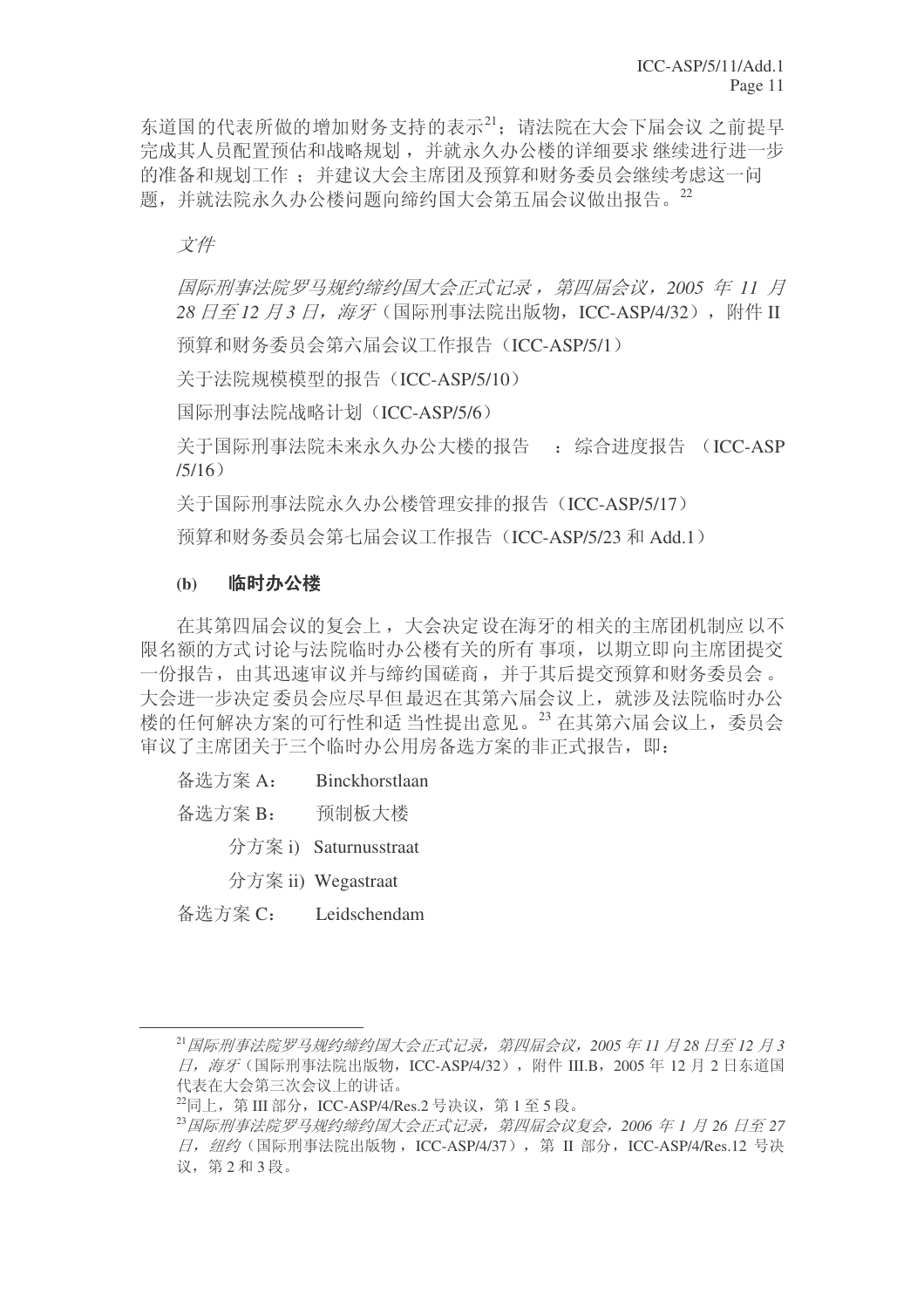ICC-ASP/5/11/Add.1 Page 12

在其非正式报告中, 主席团建议赞同备选方案 B (预制板大楼的备选方 案), 这一方案得到了预算和财务委员会第六届会议的赞同。<sup>24</sup>

文件

预算和财务委员会第六届会议工作报告(ICC-ASP/5/1)

预算和财务委员会第七届会议工作报告 (ICC-ASP/5/23 和 Add.1)

#### 19. 人员配置预估和法院战略计划

在其第四届会议上, 除其他外, 大会邀请法院在下届大会之前完成其人员 配置预估和战略规划。25

也是在其第四届会议上,大会认识到在与法院建设性的互动过程中, 法院 使社区参与调查中的情势的重要性,要求法院提供一份详细的与其外延活动有 关的战略计划, 包括业绩指标, 供预算和财务委员会及缔约国大会审议, 以使 得大会能详细地审议这一重要问题。<sup>26</sup>

在同一届会议上,大会还指出,实地业务通信特别重要而且其费用经常很 高, 但得出的结论是信息和通信技术科的费用增长得 很快, 因此, 应按照预算 和财务委员会的建议进行削减。大会进一步赞同外聘审计员及预算和财务委员 会的建议,即法院应该紧密结合其核心业务的目标制定信息和通信技术战略。 大会建议,委员会应审议这一战略,以便使得大会在其第五届会议上能够进一 步考虑信息和通信技术的要求。27

最后, 在同一届会议, 大会审议了外聘审计员及预算和财务委员会在其第 五届会议工作报告第 24 段中<sup>28</sup>提出的关于将法院的预算与战略目标联系起来的 建议,要求法院把即将出台的战略计划作为将来预算规划的出发点, 欢迎法院 制订关于法院规模模型的决定,并期待将来缔约国对此进行审议。<sup>29</sup>

#### 文件

预算和财务委员会第六届会议工作报告(ICC-ASP/5/1) 国际刑事法院战略计划(ICC-ASP/5/6) 关于法院信息和通信技术战略的报告(ICC-ASP/5/7) 关于法院规模模型的报告 (ICC-ASP/5/10)

 $^{24}$  预算和财务委员会第六届会议工作报告 (ICC-ASP/5/1), 第46至53 段。

<sup>&</sup>lt;sup>25</sup> 国际刑事法院罗马规约缔约国大会正式记录, 第四届会议, 2005 年 11 月 28 日至 12 月 3 日, 海牙(国际刑事法院出版物, ICC-ASP/4/32), 第 Ⅲ 部分, ICC-ASP/4/Res.2 号决 议, 第4段。

 $^{26}$ 同上, 第 III 部分, ICC-ASP/4/Res.4 号决议, 第 22 段和第 II 部分 B.2., 第 30 段。

 $^{27}$  第 II 部分 B.2, 第 23段。

 $28$  同上, 第 II 部分 B.6(b), 第 24 段。

 $^{29}$  同上, 第 II 部分 B.1(c), 第 13 段。